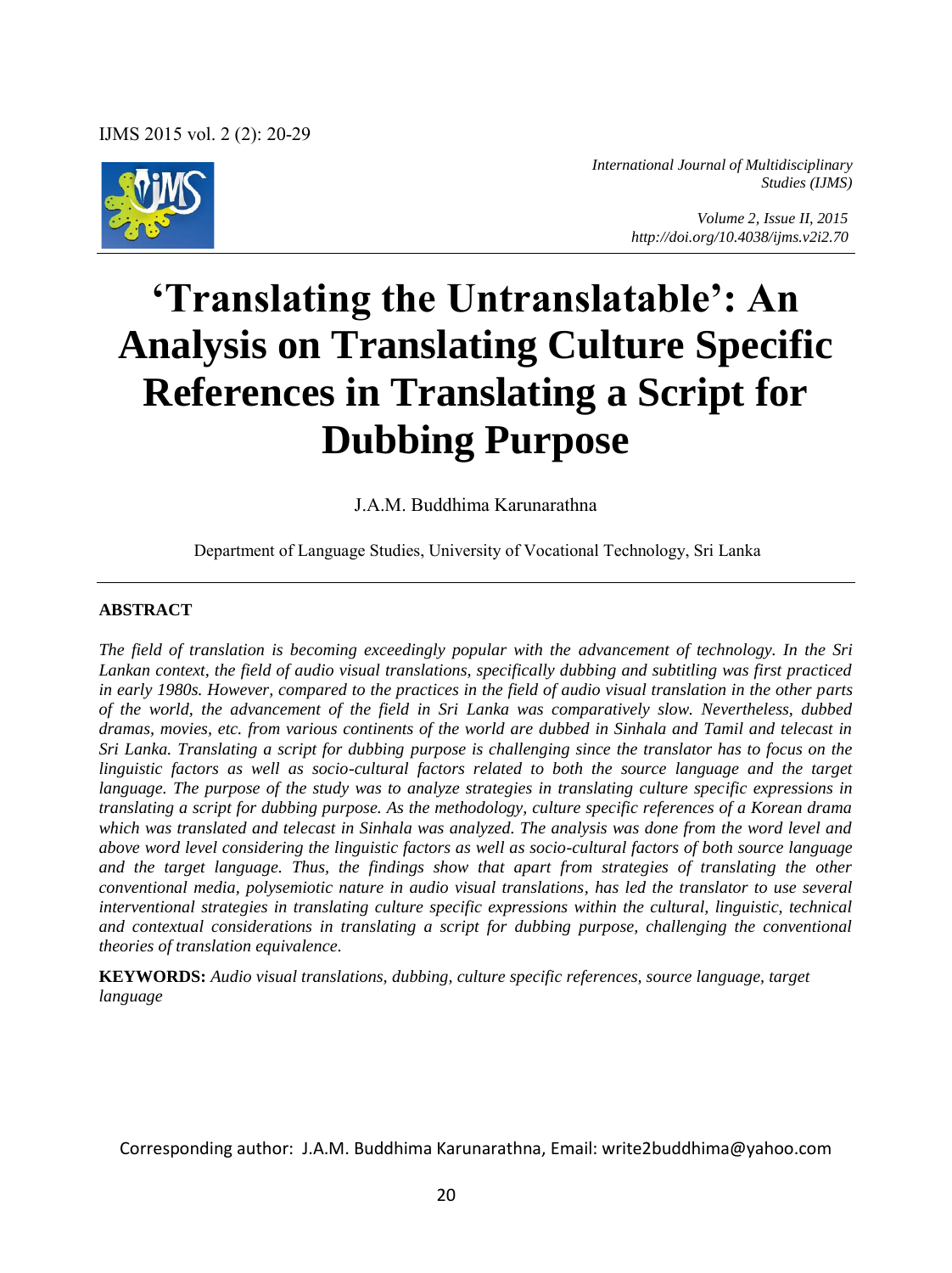### **1. INTRODUCTION**

Translation is the process of translating words or texts from one language to another. The word 'translation' has several meanings; the general subject field or phenomenon, the product and the process of producing the translation. The process of translation between two different written languages involves the changing of an original written text, which is identified as the source text (ST) in the original verbal language; the source language (SL) into a written text; the target text (TT) in a different verbal language i.e. the target language (TL).

Audiovisual translation (AVT) is translating of any material in audio, visual or audiovisual format. Dubbing, subtitling, localization and media accessibility (audio description, subtitling for the deaf and hard of hearing) are some of the most common techniques of AVT. Dubbing is the process of translation, adaptation and recording of a video to create the feeling of illusion that the characters 'talk' in the target language. Dubbing raises a number of theoretical and practical issues, such as cultural appropriation, narrative manipulation, censorship, lip and temporal synchronization, reception and tolerance of dubbing, synchronization between verbal and non – verbal elements, etc. Dubbing has on the whole been relatively little studied, probably to some extent because of the division of labor between the translator, the adapter and the dubbing artist, and the responsibilities that it implies, and partly also because any analysis entails a considerable initial effort of transcription.

In the Sri Lankan context, AVT, specifically dubbing and subtitling was first practiced in early 1980s. Currently, dubbed dramas, drama series, movies, documentaries, etc. from various continents of the world are dubbed in Sinhala or Tamil and telecast by almost all the television channels. These programmes, especially Korean dramas have become very popular among the Sri Lankan audience at present. But due to the complexity of the field of dubbing and various

factors like the high amount of cost for a dubbing production, lack of human and technical resources available in the country, the field of dubbing has not developed in Sri Lanka, compared to other countries who telecast AVT products based on dubbing.

Thus, in the Sri Lankan context, the field of audio visual translations has not flourished in par with the international context yet. Hence, a limited number of researches are being conducted regarding the subject. Increasing numbers of dubbed drama programmes being telecast in Sri Lanka, and matters arising from them, intensify the need of having empirical studies to solve the practical problems which occur linguistically, culturally, socially, technically, etc. This research is an attempt to fill the research gap that exists in the field of audio visual translations in the Sri Lankan context, with a special focus on culture specific references (CSRs) of SL and TL. This research is based on the hypothesis; without paying attention to culture of the TL, there won't be culturally acceptable AV translated product among the target audience. Thus, the objectives of the research would be to study the strategies that are used in translated dubbing product in the international context and to propose strategies that can be used in translating a script for dubbing purpose in the Sri Lankan context.

#### **2. LITERATURE SURVEY**

AVT is a specialized branch of translation studies which implies the presence of any kind of audio and visual electronic system in the translation process. There is a vast range of audiovisual products available to translate such as television programmes, feature films, theatrical plays, musicals, web pages, video games, etc. Though verbal and visual codes in audiovisuals are linked to an extent that the words naturally tend to rely on the visuals, the translation in AV products operate on a verbal level alone.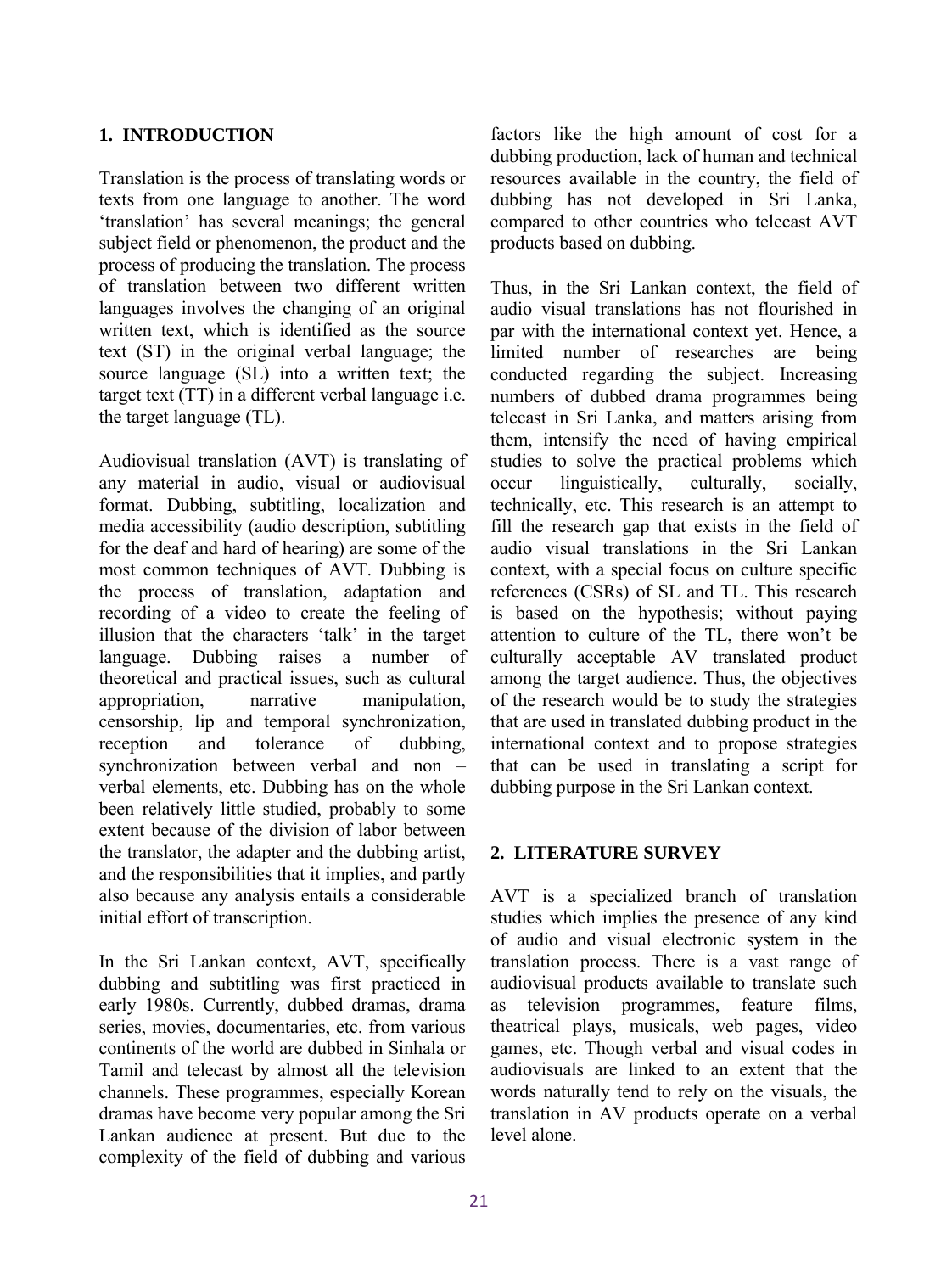Since AV materials are meant to be seen and heard simultaneously, their translation is different from translating print. Written works are primarily meant to be read. Illustrations in books, newspapers, journals, and magazines such as photographs, diagrams, and graphs are there to support and improve the verbal content. On the other hand the verbal and visual contents of AV products function inseparably to create a meaningful whole.

To generate a single effect, audiovisuals are made up of numerous codes that interact with each other. There are different levels of interactions as well. On one level, audiovisual products contain a series of verbal messages that will be perceived both acoustically and visually. In filmic products, as well as what the actors say, audiences may also hear the lyrics of songs while simultaneously being exposed to a range of written information such as street signs, billboards, letters, notes, etc. Also, at the beginning and end of a programme, substantial written information about it, such as the names of the director, producers, the cast, and the production team will also be visible.

On a different level, but together with such acoustic and visual verbal input, filmic products also contain nonverbal sound effects and background noises, body sounds (breathing, laughter, crying, etc.) and music. Equally, and an additional meaning is conveyed through the facial expressions of the actor, gestures and movements, costumes, hairstyles, makeup, etc. Furthermore, scenery, colors, special effects, and three dimensionality are also part of the filmic whole. Thus, screen products are considered polysemiotic; which are made up of numerous codes that interact to produce a single effect.

Thus, Chiaro (2013) argues "AVT needs to take all this diversified verbal and visual information into account bearing in mind that this inseparable link between verbal and visual codes may often constrain the translation process."

Delabastita (1989) highlights the specific characteristics of AVT characteristics, and stresses that film is "a multi-channel and multicode type of communication." He focuses on the two channels in film communication; the visual and the acoustic. According to Delabastita (1990), film is a complex meaningful sign consisting of a multitude of codes. The codes are the verbal (including various dialects, sociolects); literary and theatrical (storyline, dialog); proxemic and kinetic (i.e., referring to non-verbal performance); and cinematic (techniques, genres). Further, Delabastita points out the four basic elements that define the audiovisual text and establish a basis for its semiotic texture: as a) Verbal acoustic ( dialogue, monologue, songs, voice-off), b) Nonverbal acoustic: musical score, sound effects, noises, c) Visual-nonverbal: image, photography, gestures, d) Visual-verbal: inserts, banners, letters, messages on computer screens, newspaper headlines. (Diaz Cintas, 2008)

Thus, polysemiotic nature of AV product is challenging for a translator in the process of translation. Chiaro (2005) advocates that there are four basic steps involved in the process of dubbing a programme from start to finish; translating the script, adaptation to sound, recording the script through dubbing artist, and mixing into the original recording. By tradition, the dubbing translator need not be proficient in the SL, but knowing it would be an advantage. However the dubbing translator should be creative and talented enough in the TL to create fresh dialogue that is convincing. As well as rendering talk natural, care is taken to ensure that the dialogue fits into visual features on screen such as lip movement, facial expressions, etc. Furthermore, the new dialogue also needs to take the emotive content of each utterance into account. Chaume (2006) puts forward the fact that, with the awareness that a thorough understanding of the ST is a crucial asset for a translator, it is becoming ever more common for the two processes of the translation itself and the adaptation to merge and be carried out by a single translator who is proficient in both languages. However, the challenge is to write a dubbing script and record the dialogues in such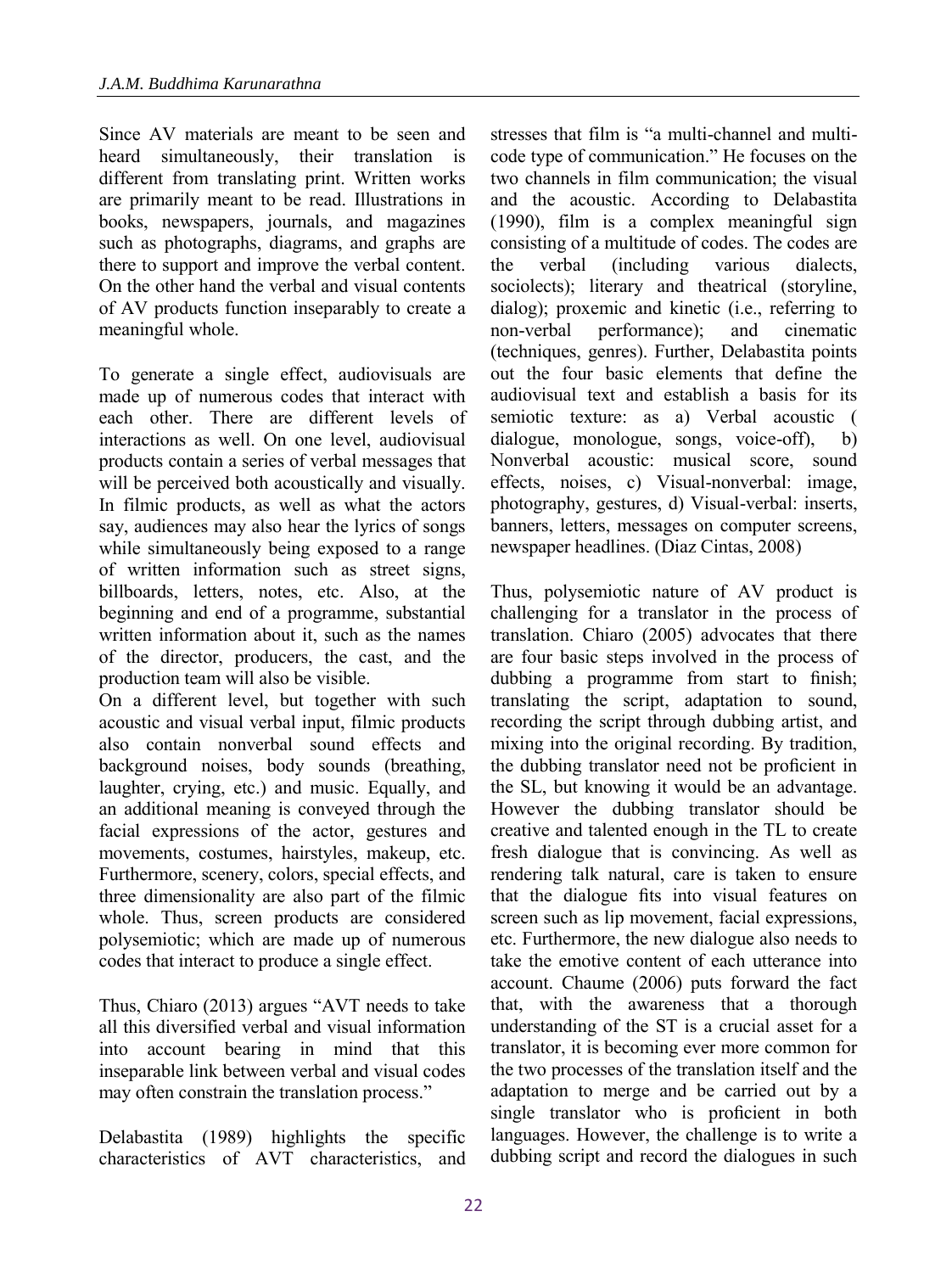way that the dubbing sound track is lipsynchronous with the visual acting on screen and the content of the original dialogues is transferred to TL.

Chiaro (2005) finds that both dubbing translators and subtitling translators have to contend with three basic categories of translational hurdles: 1.highly culture-specific references (e.g. place names, references to sports and festivities, famous people, monetary systems, institutions, etc.); 2. language-specific features (terms of address, taboo language, etc.); 3. areas of overlap between language and culture (songs, rhymes, jokes, etc.).

Gambier (2007) suggests that dubbing has on the whole been relatively little studied, because of the division of labor between the translator and/or the adaptor, the actors, the responsibilities that it implies, and also because any analysis entails a considerable initial effort of transcription. Nevertheless, dubbing raises a number of theoretical and practical issues, such as cultural appropriation, narrative manipulation, censorship, lip synchronization, reception and tolerance of dubbing, synchronization between verbal and non-verbal elements (gestures, facial expressions, gaze, body movements, etc.).

Further, Gambier (2007) points out "very few systematic studies have examined the production and reception or the cultural and linguistic impact of audio visual translation." He points out that two factors explain this paradox; the linguistic and literary background of most researchers and the constraints of printed publication in two dimensions.

However, viewers' acceptance is often stretched to extreme limits, especially because of the presence of a series of highly culture-specific references (CSRs). CSRs are entities that are typical of one particular culture and that culture alone, and they can be either exclusively or predominantly visual, exclusively verbal or else both visual and verbal in nature.

Studying US filmic products, Antonini and Chiaro (2005) have identified ten areas in which what they have labelled 'lingua-cultural drops in translational voltage' may occur in: 1. institutions, 2. educational references, 3. place names, 4. units of measurement, 5. monetary systems, 6. national sports and pastimes, 7. food and drink, 8. holidays and festivities, 9. books, films and TV programmes, 10. celebrities and personalities. 'Lingua-cultural drops in translational voltage' refer to the inevitable perceived uneasiness and turbulence in the verbal code with respect to the visuals among the target audience.

## **3. MATERIALS AND METHODS**

This research was based on qualitative method. The research was conducted using both primary data and secondary data. As for the primary data, the scripts of the Korean drama "Maai" which was translated into Sinhala and telecast as "Isiwara Wedaduru" were analyzed discourse wise i.e. at the morphological level and above morphological level, in relation to CSRs. The selected drama was telecast by Sri Lanka Rupavahini Cooporation in 2013/2014. As for secondary data, library research was conducted to find out the strategies used in translating CSRs in AVT.

Korean drama series "Maai" was telecast by MBC (Munhawa Broadcasting Cooperation) in South Korea during 2012/2013. The drama consists of 50 episodes of dramas with 60 minutes for each episode. The drama was directed by Lee Byung-Hoon and script was written by Kim Yi-Young. The genre of the series is historical drama and medical drama.

The genre of "Isiwara wedaduru" is family drama. The dubbed programme was directed under the supervision of Athula Ransirilal and directed by Amali Wijesekara and Thusitha Vidanapathirana. The script was translated by the researcher herself. Apart from the script of the SL, the script used for subtitling in English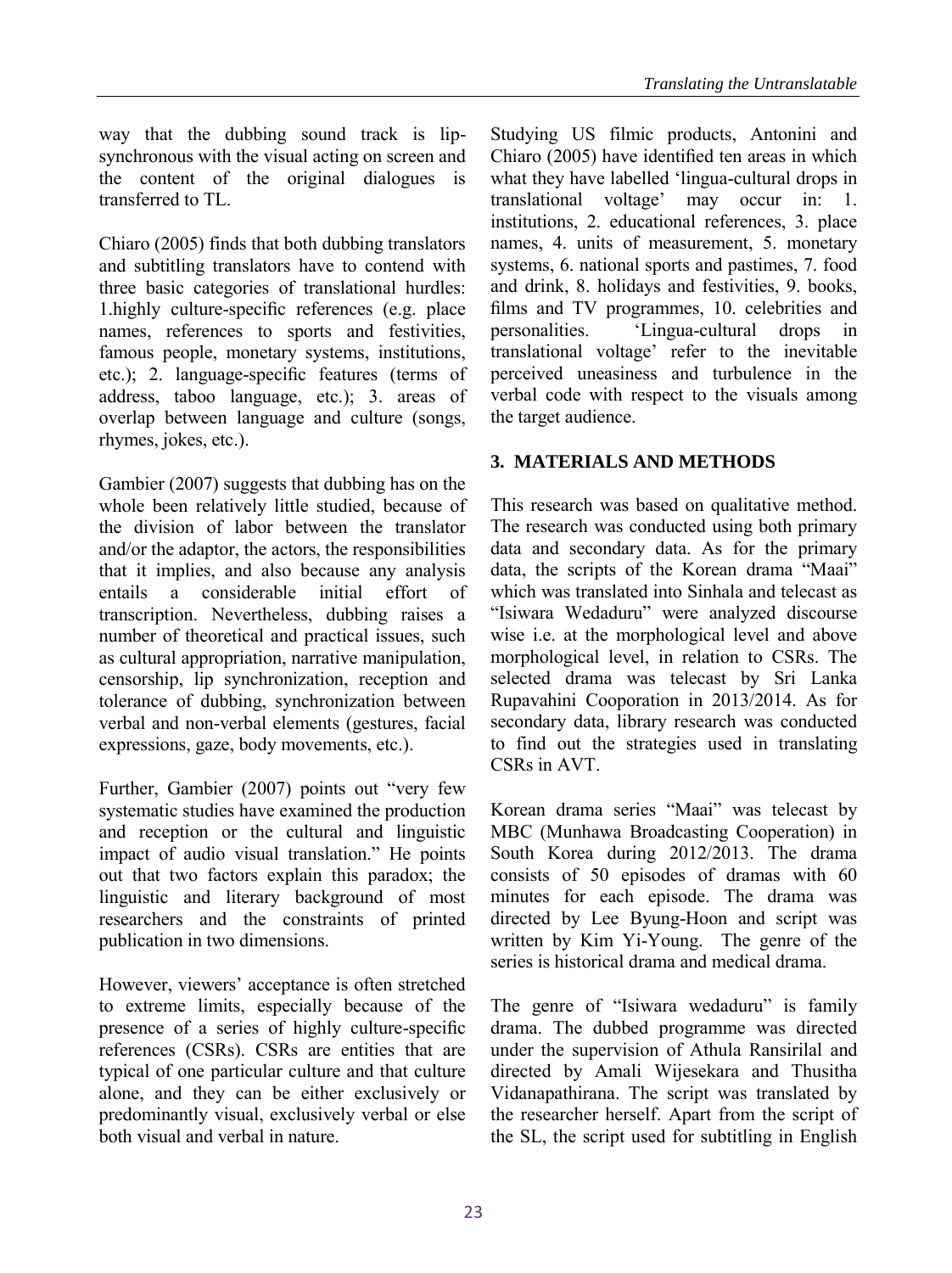which was used in translating as an aid was also used in the research as a tool.

It can be argued that, by selecting a sample translated by the researcher would lead to personal biasness of the study. But, it is due to multidisciplinary nature of research in audio visual translations. Because, in carrying out a study regarding linguistic perspective in dubbing, a researcher should be familiar with the SL and the TL.

Usually in the Sri Lankan context, a script is translated for dubbing in two ways. One is a translator translates the script that is being given in SL or English language (if the translator is not familiar with the SL and/or if a script is available in English) and then there's an adaptor to convert it into a lip synchronized script. The second way is; translation and lip synchronizing is done by the same person, i.e. lip synchronized script translator.

Considering the notion of translation equivalence and shift, the second way of practice of translation mentioned above, makes less interference to the SL when it is translated to the TL. Since it will support in keeping the originality of the SL, and the researcher is familiar with both the SL and the TL, the researcher could do a more in-depth analysis regarding translating CSRs of the selected sample.

## **4. RESULTS AND DISCUSSION**

The historical background of the source programme is set on the life of a Joseon-era lowclass veterinarian specializing in the treatment of horses, who rises to become the royal physician in charge of the King's health. Joseon was a Korean kingdom founded by Taejo Yi Seonggye that existed from July 1392 to October 1897. Thus, historical and cultural background of the source programme was subjected to an in depth study to make it authentic for the Sri Lankan audience.

## **4.1 Medicine and Related References**

The title of the source programme is "Maai", whereas in English MBC refers as "Horse Doctor" and/or "King's Doctor". "Maai" is a term used during the Joseon Period to describe a veterinarian, who was regarded as socially inferior. In Sinhala "Isiwara wedaduru", was suggested by the dubbing director considering the factors of the TL and the culture, not referring to the veterinarian title given in the SL. Because in the Sri Lankan context, the role of the veterinarian is respected as well as a physician throughout the history up to now, unlike in the source culture.

During the Jeson period of veterinarians ("maai") and other commoners belonged to lower class ("chomin") and the physicians ("isha") and other aristocratic belong to high class ("yanban"). But in the target culture, it was not the class system which is prominent but the caste system. Thus, for the word physician ("isen") the term "wedaduru" was selected and for the word veterinarian ("maai") the term "wedana" was selected. In the TL both terms refer to a physician. To keep the difference of the two terms throughout the dubbed programme, in the first lip synchronized translated episode, the terms "as wedaa", "ashwa wedana" were used in introducing veterinarians.

Since the story is based on a veterinarian who rises to the royal physician and the first surgeon of the medical history of Korea, there were specific references related to oriental Jeson medicine. Therefore, in translating such references, words used in standard modern TL couldn't be used considering the setting of the source programme and the SL which is based on historical discourse.

Lip synchronized translations for such medically related references in the TL can be discussed under medicinal tools, acupuncture points, medical books body organs ailments symptoms, and medical prescriptions.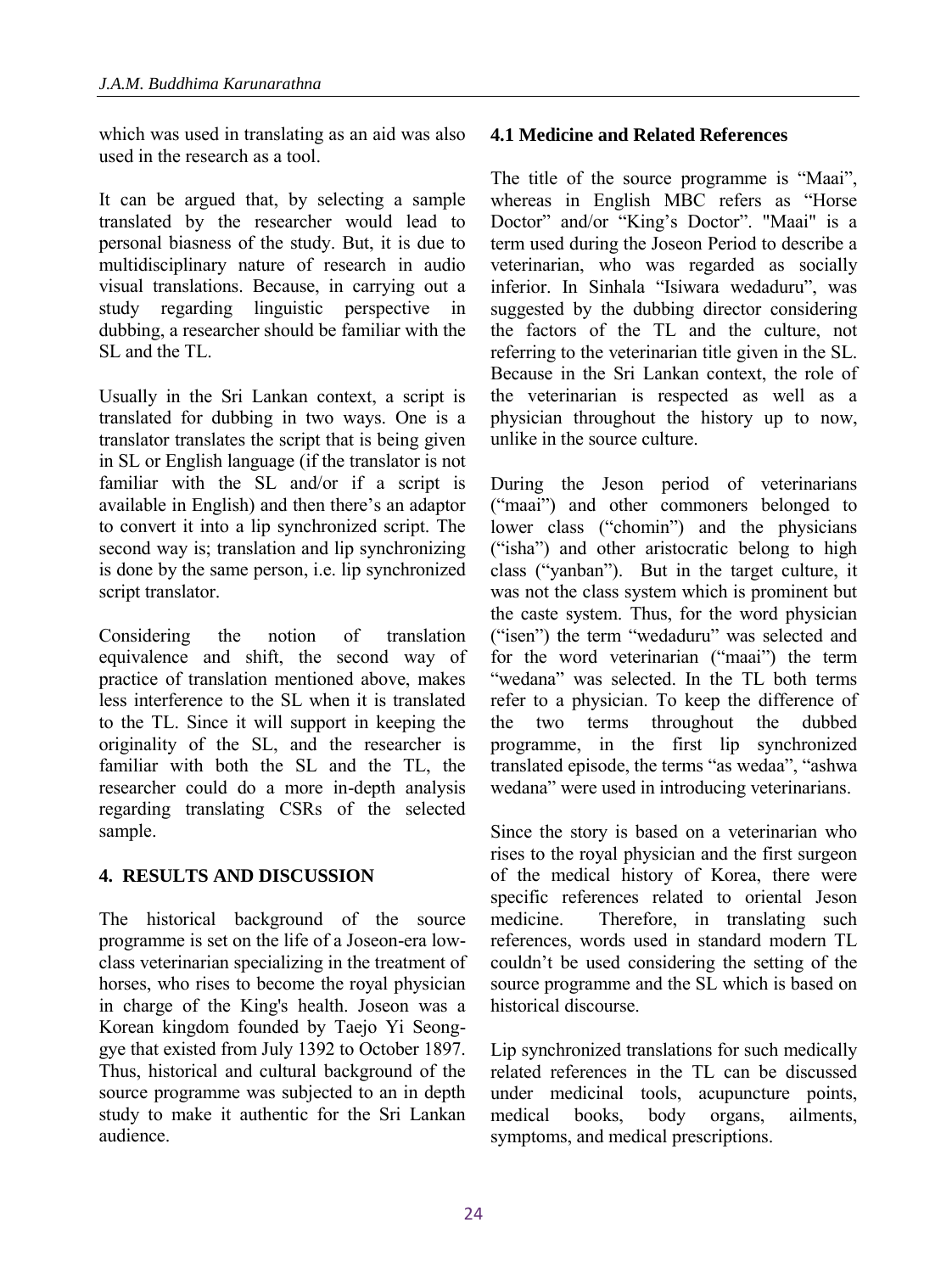Some such references were directly translated into the TL and some were directly borrowed from SL to TL. The names of tools and the ailments could be translated by using the available medical jargon of the oriental medicine of the TL but references for acupuncture points and prescriptions were directly borrowed from the SL. References related to acupuncture points and prescriptions were directly borrowed because such practices and references do not exist in the culture of the target audience.

Moreover, especially in reference to the medical books, names of some books were adapted and names of some books in the source programme were omitted. The reason for adaptation is that these books are unique to the oriental medicine of the source culture. In the attempt of adapting the names, the content of the book was noted and the adaptations were done accordingly. However, in the attempt of adaptation, the length of each utterances surpassed, so that some of the names of the books were totally omitted. Because of the polysemiotic nature of an audio visual product, some of the names of the books could be read by the audience if the audience is familiar with the SL when the books are shown.

## **4.2 Relationships**

In translating expressions related to relationships, the culture of both SL and the TL were considered.

In the SL, different people use different titles to address each other, and in the case of direct translation to the TL, it would create a confusion in the target audience. For example; in the work place, people are called by their surname and job title and at home everyone has their own title which can change depending on who they are talking to. Relationship to the speaker, rank, age, or gender can all play a part. Though only some of these terms are used in contemporary society of the source culture.

Especially in translating the relationships related to courtroom forms of address, legal topography, agents related to different institutions, etc. different strategies had to be used.

In translating the kinships in the royal court, the king, the queen, queen mother, Princess Sukhi were addressed by each other and how they address the others in different situations were translated focusing on the cultural reasons for different utterances and the restrictions of the length of the utterance. The term "yong-gam" used to address high ranking noblemen was translated as "amaathyathuma", "mathithuma" and "pradhnithuma" depending on colour of the uniform they wear. The term "nauri" which is used to address middle ranking men was translated as "nildarithuma". The eunuchs of the palace were continued to be addressed as "paalakathuma" whereas the target audience would find it offensive if it is translated according to the meaning and the practice of the SL.

To note the difference between yanbans and chomins, the way of addressing family relationships contributed a lot. Thus to call elder brother, the terms were translated in to TL as "aiya" and "aiyandi" respectively for lower class characters and higher class characters. Similarly, in addressing the father, the terms "appachchi" and "piyaanani" were used and in addressing uncles, the terms "maama" and "maamandi" were used to make the TL audience aware of the class difference prevailed in the culture of the SL.

Further, to add more meaning in the TL programme when referring to toddlers and children by adults, words like "kirikatiya", "daru patiya", "daruwa" were used, even though such terms from the SL were not used.

Moreover, in fights and arguments, the offensive and taboo words to refer to each other were omitted in the SL. Instead direct translations for such, words like "ohe" from the TL were applied.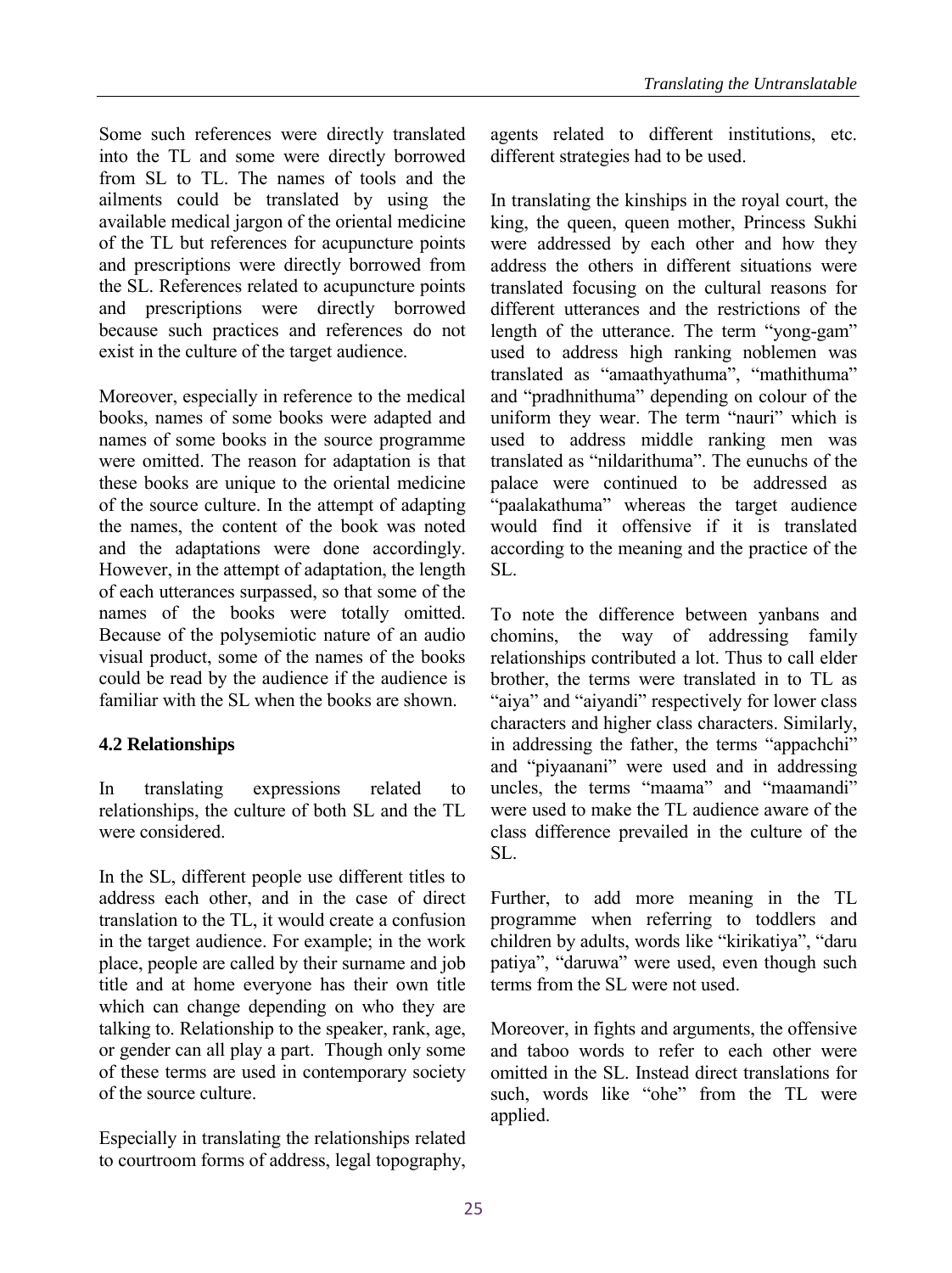### **4.3 Food**

Though the selected sample programme is based on medicine and its practices, there are occasions that it refers to food.

However, following are 02 examples from the translated script, which the translator has practiced when a mismatch arises between the food cultures of the SL and TL.

English meaning of a dialogue from the source programme of Episode 2, Scene 5 is as follows;

Kwanghyun: Who catches fish in the Capital? They eat grilled beef! Children: Grilled beef? What's that? Kwanghyun: Idiots! Don't ask such questions in the Capital. They'll know you're rustics. Grilled beef; first they slice meat of a cow. Children: Really! Kwanghyun: Then they marinate in it spices. Children: Really! Kwanghyun: Then grill it in an open flame. It's very tasty!

The above dialogue is translated to TL as follows;

| ක්වංෂයාං | ම්න නෑ/ මෙහෙ වගේ නෙමේයිි එහෙ/ අපිි/                                                                      |
|----------|----------------------------------------------------------------------------------------------------------|
|          | අගනුවරදි මාළු අල්ලන්නෙ මොකටද ?/                                                                          |
|          | ඊට වඩා - රස කෑම තියනවනෙ එහේ/                                                                             |
| ළමයි     | රස කළම ?/ මොන වගේළ ?/                                                                                    |
| ක්වංශයාං | අපේ ළපතේ වගේ නොවේ/                                                                                       |
|          | අගනවර එක එක කෑම ජාති $\hspace{0.1 cm}/\hspace{0.1 cm}$ මොහෝමයක් තියනවල $\hspace{0.1 cm}/\hspace{0.1 cm}$ |
|          | බොහොම රස සීනි බෝතු/ කැවිඬි/                                                                              |
|          | එක එක රස බැඳුම් ජාති/                                                                                    |
| ළමයි     | පා ඇත්තමද ? <i>!</i>                                                                                     |
| ක්වංෂයාං | තිත්ත බේත් වල වනත් ඒවා ගෑවනත් කන්න පුළුවන්ලු/                                                            |

The meaning of the translation is totally different from the original dialogue. The reason is that in the Sri Lankan context, though the habit of eating beef is there, it is not considered in a glorifying manner. Thus, the utterances should be rephrased according to the gestures acted out by the character Kwanghyun and other children.

Similarly, English meaning of a dialogue from the source programme of Episode 5, Scene 30 is as follows;

Servant: Isn't that the sick puppy? Kwanghun, I thought to have soup after this puppy dies. Kwanghun: Auh, dream on. Now this puppy won't die. I healed him! Servant: Huh!

The dialogue is translated to TL as follows;

| සේවකයා   | මොකළ මේ ! කළබසල් ? <i>!</i>              |
|----------|------------------------------------------|
|          | ක්වංශයාං ! / ඔය ඉන්නේ අර /               |
|          | ලෙඩ වෙලා අසාධයව හිටිය /                  |
|          | අර අර බලුපැටියා නේද ?/                   |
| සාවංශයාං | ආ ! අසාධය වෙලා නෑ / මේ අපරුවට සිටින්නේ / |
|          | මම සනිප කළා !                            |
| සේවකයා   | මොනවා !                                  |
|          |                                          |

The meaning of the translation here too is totally different from that of the SL. In the culture of the SL, eating flesh of dogs is accepted and practiced. This practice is totally unacceptable in the target audience. Thus, there can be a rejection of the total dubbed programme among the target audience, if it is translated as it is.

It can be argued since it negatively affect the originality of the source programme, rather than recreating the dialogues it would be better to remove that part from the dubbed programme itself. But, when it comes to dubbing, since it has unique features which are interrelated as visual and verbal, such attempts badly affect the sequence of the programme. Thus, recreating the dialogue in the TL was the best possible strategy here.

## **4.4 Jokes**

Humour is extremely difficult to translate especially when visuals and vocals amalgamate.

Most of the jokes in the sample programme are uttered by the character of Jabon, supported by the character of Kibae. Most utterances in jokes are considered as taboos in both cultures of the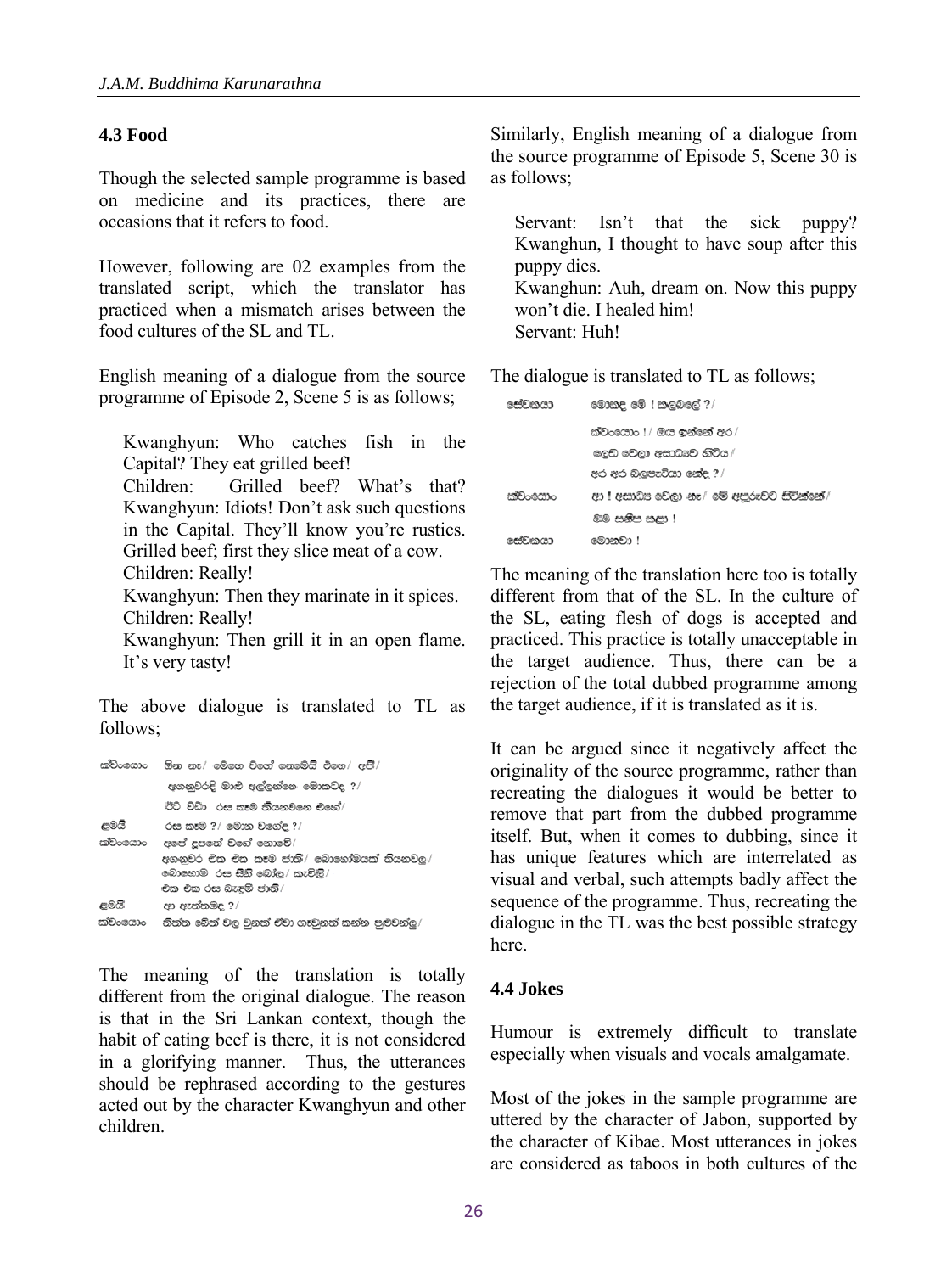SL and the TL. Such jokes are related to references of sexual connotations. Thus, instead of removing such scenes from the dubbed programme, the dialogues are being recreated according to the gestures made by the characters. Sexual connotations were totally omitted in the translation.

This supports the argument of Chiaro (2006), "Given that it is highly unlikely to find the same words, sounds, forms and concepts in two different languages which must also happen to possess the same ambiguity that can be exploited for humorous means, this solution is extremely difficult and very much dependent on the dexterity of the translators and dubbingscriptwriters". Regarding translating comedies in audio visual products Chiaro has specifically mentioned that "In a comedy, which may well rely on several of these features concurrently in order to create the desired effect, if the verbal code is the only dimension which can be manipulated to aid the target culture in capturing the humour, the translator's job is a delicate one" (Chiaro, 2006).

## **4.5 Multilingual Scenes**

Multilingual scenes contain characters speaking in a language other than SL. Though the language of the source programme is essentially Korean, because of the international relations took place during the Jeseon dynasty, specifically with China, there are scenes, though very few, which are being spoken in Chinese language as well. Some utterances are uttered by the major characters and some by the supportive characters within the boundaries of Jeseon when the Chinese visit Jeseon or else when they visit China for different purposes. Such utterances were translated by referring to the English subtitled script forwarded by the MBC.

There are dialogues in Chinese language in Episode 5, Episode 30, Episode 31 and Episode 32. Thus, the meanings were translated to suit the lip synchronization, assuming that the target audience would comprehend the non-verbal clues of the Chinese dress code of the contemporary era.

## **5. CONCLUSION AND FURTHER WORK**

Translating CSRs from the SL to TL in an AV production basically depends upon the choice of the translator. The choice of the translator is based on the translator's sensitivity towards the culture of the source audience and the culture of the target audience. Strategies used in AVT as omission, literal translation, borrowing, equivalence, adaptation, replacement, rephrasing, replacement, etc. should be practiced in a balanced manner. For this purpose, AVT can be considered in a holistic sense of linguistic translation and cultural translations.

Hence, the strategies can be discussed in three aspects as; orientation to the source culture, orientation to the target culture and then neutralization according to the context. In a dubbed programme, the speech of the source and the target programmes is situated in a range between spontaneous and planned discourse, displaying features of both extremes. Dubbing must attempt to sound spontaneous and natural, as if it were spoken speech, whilst actually being planned. The use of these aspects depend on a particular scene, the preference of the translator, the codability of the linguistic and cultural items, and the availability of local substitutes. However the selection is governed by norms. It varies with the genre, target culture, censorship, political issues, patronage and marketing concerns. Because norms and principles valued by the target audience and practiced by the institution of dubbed production should be considered in AV translations. Different sociological variables of the source audience such as; age, level of education, reading aptitudes, command of foreign languages, hearing/sight difficulties and audio visual variables: i.e. broadcasting time, types of TV channels, film genre, interplay images/dialogues, etc. should also be taken into account in this regard.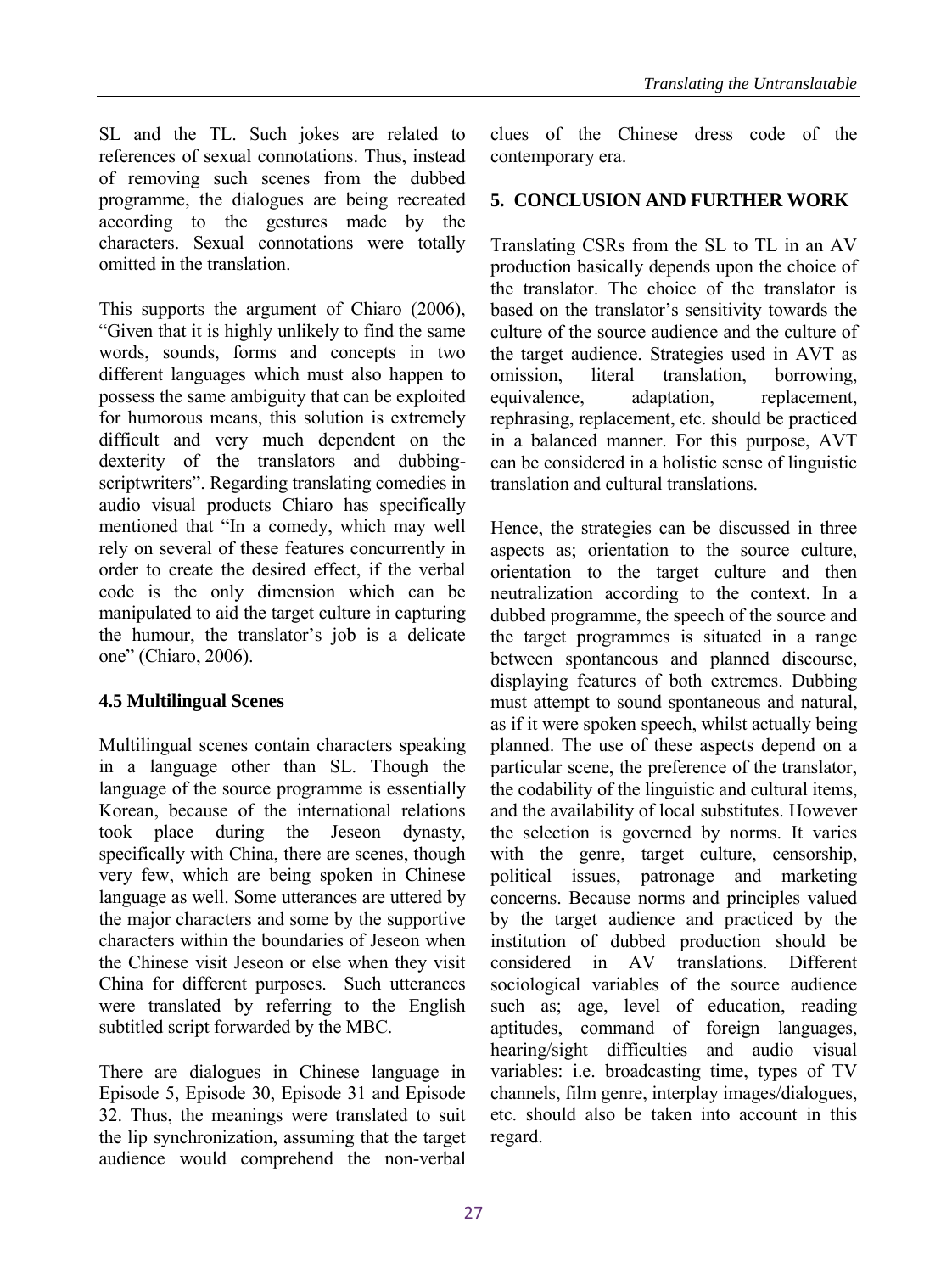However these aspects will never be total because the dubbed programme as the embodiment of foreign culture is the focus of attention and is present at all times, along with the coexistence and contestation between the two worlds of the SL and the TL. Thus, the notion of equivalence in theories of translation is also challenged in AVT, since the focus is based on the reception of the target audience, which is debatable regarding the originality of the source programme.

AVT is unique in the sense that its complexity and restrictions greatly exceed other types of translations. The audiovisual translator feels constrained by the medium of communication and is subject to textual, multimedial and multimodal restrictions that limit the rendering of the source text into the target text. A comprehensive examination and analysis of the basic concepts in AVT theory will not only assist the researcher and the translator in the process of translation but also provide a basis for better understanding of the developing theories in AVT.

Moreover, though the research is based on the role of the lip synchronized translator in dubbing, the translated script can subjected to changes by the dubbing director, producers and even by the dubbing artists while dubbing. Nevertheless, cultural sensitivity and creativity in the resource persons involved in an AVT product provide opportunities for a successful and acceptable product.

Thus, AVT is unique because of its restrictions and complexity. Even though the discipline of translation studies itself has received a lot of critical attention, theories and basic concepts of audiovisual translation has yet to be widely known or regarded as integral to its analysis. In the Sri Lankan context, there's a vast gap in the field of AVT regarding almost all the aspects of it. The most popular aspects of AVT are dubbing and subtitling, though many researches are not conducted. However, further AVT research could be extended not only to cultural and linguistic factors but also social and economic factors as well. Further, the AVT research areas can be extended to the technical and technological perspectives in audio visual translations as well.

#### **ACKNOWLEDGEMENT**

Mr. Athula Ransirilal, Director, Film and Dubbing Unit, Sri Lanka Rupavahini Cooperation.

#### **REFERENCES**

BAKER M. The Status of Equivalence in Translation Studies: An Appraisal. English-Chinese Comparative Study and Translation. Zijian (ed.). Shanghai: Foreign Languages Education Press. 2004.

CHIARO D. Audio visual Translation, The Encyclopedia of Applied Linguistics, Chapelle (ed), Oxford: Blackwell Publishing; 2013. doi: 10.1002/9781405198431.wbeal0061

CHIARO D. Issues in Audiovisual Translation. Routledge Companion to Translation Studies. Ed. Jeremy Munday. London: Routledge. 2010.

DIAZ-CINTAS. Introduction: The Landscapes of Audiovisual Translation. The Journal of Specialized Translation, Issue 6. 2006.

DIAZ-CINTAS. In search of a theoretical framework for the study of audiovisual translation. Topics in Audiovisual Translation. Pilar (Ed.). Amsterdam/Philadelphia: John Benjamins. 2004.

GAMBIER Y. Handbook of Translation Studies; Challenges in research on audiovisual translation. Gambier, Y & Doorselaer, editors; John Benjamins. 2014.

HOLMES JAMES S. The name and nature of translation studies, in Lawrence Venuti (Ed.)